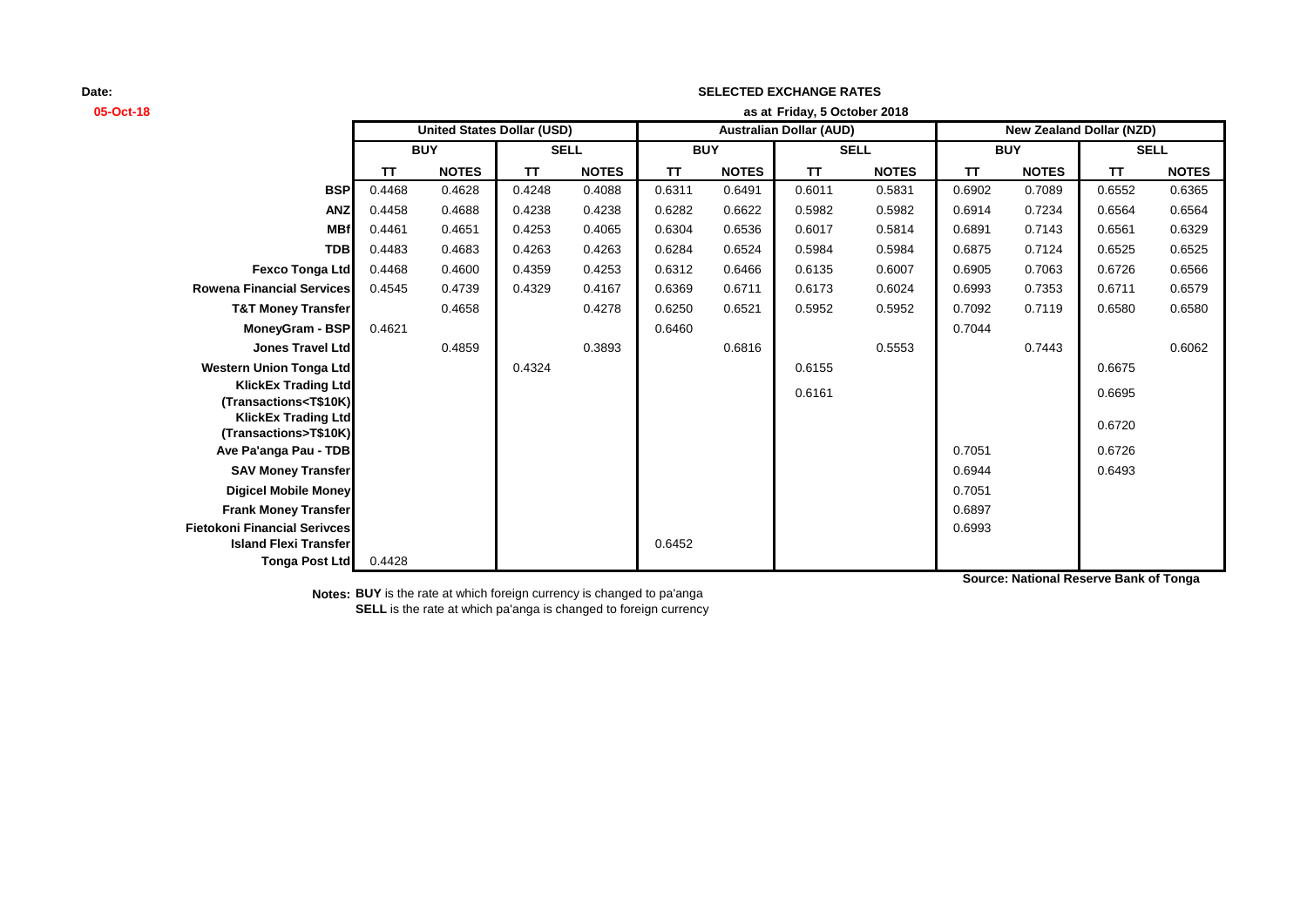| 12-Oct-18                                                         | as at Friday, 12 October 2018 |                                   |             |              |            |                                |             |              |            |                                 |             |              |  |
|-------------------------------------------------------------------|-------------------------------|-----------------------------------|-------------|--------------|------------|--------------------------------|-------------|--------------|------------|---------------------------------|-------------|--------------|--|
|                                                                   |                               | <b>United States Dollar (USD)</b> |             |              |            | <b>Australian Dollar (AUD)</b> |             |              |            | <b>New Zealand Dollar (NZD)</b> |             |              |  |
|                                                                   | <b>BUY</b>                    |                                   | <b>SELL</b> |              | <b>BUY</b> |                                | <b>SELL</b> |              | <b>BUY</b> |                                 | <b>SELL</b> |              |  |
|                                                                   | TΤ                            | <b>NOTES</b>                      | TT          | <b>NOTES</b> | TΤ         | <b>NOTES</b>                   | <b>TT</b>   | <b>NOTES</b> | <b>TT</b>  | <b>NOTES</b>                    | <b>TT</b>   | <b>NOTES</b> |  |
| <b>BSP</b>                                                        | 0.4479                        | 0.4639                            | 0.4259      | 0.4099       | 0.6298     | 0.6478                         | 0.5998      | 0.5818       | 0.6876     | 0.7063                          | 0.6526      | 0.6339       |  |
| <b>ANZ</b>                                                        | 0.4469                        | 0.4699                            | 0.4249      | 0.4249       | 0.6261     | 0.6601                         | 0.5961      | 0.5961       | 0.6881     | 0.7201                          | 0.6531      | 0.6531       |  |
| <b>MBf</b>                                                        | 0.4473                        | 0.4673                            | 0.4264      | 0.4082       | 0.6290     | 0.6494                         | 0.6004      | 0.5780       | 0.6864     | 0.7092                          | 0.6535      | 0.6289       |  |
| <b>TDB</b>                                                        | 0.4494                        | 0.4694                            | 0.4274      | 0.4274       | 0.6262     | 0.6502                         | 0.5962      | 0.5962       | 0.6834     | 0.7083                          | 0.6484      | 0.6484       |  |
| <b>Fexco Tonga Ltd</b>                                            | 0.4479                        | 0.4611                            | 0.4372      | 0.4264       | 0.6290     | 0.6452                         | 0.6115      | 0.5994       | 0.6876     | 0.7036                          | 0.6695      | 0.6540       |  |
| <b>Rowena Financial Services</b>                                  | 0.4545                        | 0.4762                            | 0.4329      | 0.4184       | 0.6667     | 0.6711                         | 0.6135      | 0.5988       | 0.7143     | 0.7299                          | 0.6711      | 0.6536       |  |
| <b>T&amp;T Money Transfer</b>                                     |                               | 0.4669                            |             | 0.4289       | 0.6329     | 0.6508                         | 0.6000      | 0.6000       | 0.6993     | 0.7093                          | 0.6600      | 0.6600       |  |
| <b>MoneyGram - BSP</b>                                            | 0.4603                        |                                   |             |              | 0.6424     |                                |             |              | 0.7022     |                                 |             |              |  |
| <b>Jones Travel Ltd</b>                                           |                               | 0.4871                            |             | 0.3904       |            | 0.6802                         |             | 0.5541       |            | 0.7416                          |             | 0.6037       |  |
| <b>Western Union Tonga Ltd</b>                                    |                               |                                   | 0.4307      |              |            |                                | 0.6099      |              |            |                                 | 0.6612      |              |  |
| <b>KlickEx Trading Ltd</b>                                        |                               |                                   |             |              |            |                                |             |              |            |                                 | 0.6670      |              |  |
| (Transactions <t\$10k)<br><b>KlickEx Trading Ltd</b></t\$10k)<br> |                               |                                   |             |              |            |                                |             |              |            |                                 |             |              |  |
| (Transactions>T\$10K)                                             |                               |                                   |             |              |            |                                |             |              |            |                                 | 0.6695      |              |  |
| Ave Pa'anga Pau - TDB                                             |                               |                                   |             |              |            |                                |             |              | 0.7007     |                                 | 0.6684      |              |  |
| <b>SAV Money Transfer</b>                                         |                               |                                   |             |              |            |                                |             |              | 0.6993     |                                 | 0.6622      |              |  |
| <b>Digicel Mobile Money</b>                                       |                               |                                   |             |              |            |                                |             |              | 0.7081     |                                 |             |              |  |
| <b>Frank Money Transfer</b>                                       |                               |                                   |             |              |            |                                |             |              | 0.6897     |                                 |             |              |  |
| <b>Fietokoni Financial Serivces</b>                               |                               |                                   |             |              |            |                                |             |              | 0.6993     |                                 |             |              |  |
| <b>Island Flexi Transfer</b>                                      |                               |                                   |             |              | 0.6494     |                                |             |              |            |                                 |             |              |  |
| <b>Tonga Post Ltd</b>                                             | 0.4417                        |                                   |             |              |            |                                |             |              |            |                                 |             |              |  |

**SELECTED EXCHANGE RATES**

**Notes: BUY** is the rate at which foreign currency is changed to pa'anga **SELL** is the rate at which pa'anga is changed to foreign currency **Source: National Reserve Bank of Tonga**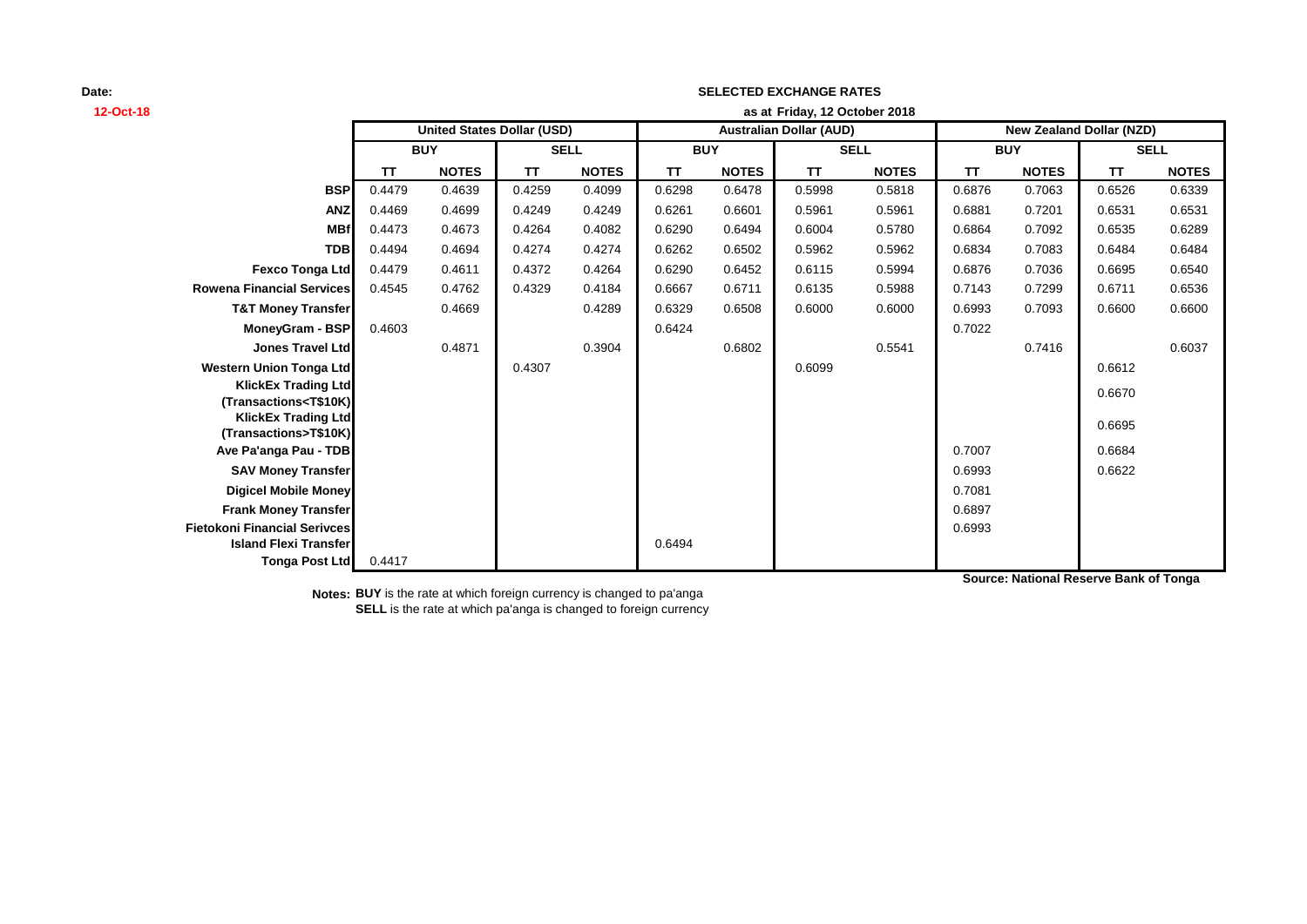# **19-Oct-18 as at TT NOTES TT NOTES TT NOTES TT NOTES TT NOTES TT NOTES BSP** 0.4486 0.4646 0.4266 0.4106 0.6312 0.6492 0.6012 0.5832 0.6860 0.7047 0.6510 0.6323 **ANZ** 0.4476 0.4706 0.4256 0.4256 0.6285 0.6625 0.5985 0.5985 0.6873 0.7193 0.6523 0.6523 **MBf** 0.4480 0.4673 0.4271 0.4082 0.6304 0.6536 0.6018 0.5814 0.6848 0.7092 0.6519 0.6289 **TDB** 0.4501 0.4701 0.4281 0.4281 0.6284 0.6524 0.5984 0.5984 0.6830 0.7079 0.6480 0.6480 **Fexco Tonga Ltd** 0.4486 0.4619 0.4376 0.4271 0.6315 0.6467 0.6145 0.6008 0.6865 0.7019 0.6688 0.6525 **Rowena Financial Services** 0.4545 0.4762 0.4348 0.4184 0.6667 0.6711 0.6173 0.6024 0.7042 0.7299 0.6667 0.6536 **T&T Money Transfer** 0.4676 0.4296 0.6289 0.6522 0.6020 0.6020 0.7042 0.7077 0.6540 0.6540 **MoneyGram - BSP** 0.4626 0.6969 0.6969 0.6407 0.6969 0.6969 0.6969 0.6969 0.6969 0.6969 0.6969 0.6969 0.6969 0.6969 0.6969 0.6969 0.6969 0.6969 0.6969 0.6969 0.6969 0.6969 0.6969 0.6969 0.6969 0.6969 0.6969 0.6969 0.6969 0 **Jones Travel Ltd** 0.4878 0.3910 0.6817 0.5554 0.7399 0.6022 **Western Union Tonga Ltd** 0.4329 0.6124 0.6609 **Ave Pa'anga Pau - TDB** 0.6691 **SAV Money Transfer** 0.6993 0.6622 **Frank Money Transfer** 0.6897 **Fietokoni Financial Serivces** 0.6993 **Island Flexi Transfer** 0.6452 **Tonga Post Ltd** 0.4350 **SELL United States Dollar (USD) Australian Dollar (AUD) New Zealand Dollar (NZD) BUY SELL BUY SELL BUY Friday, 19 October 2018**

**SELECTED EXCHANGE RATES**

**Source: National Reserve Bank of Tonga**

**Notes: BUY** is the rate at which foreign currency is changed to pa'anga **SELL** is the rate at which pa'anga is changed to foreign currency